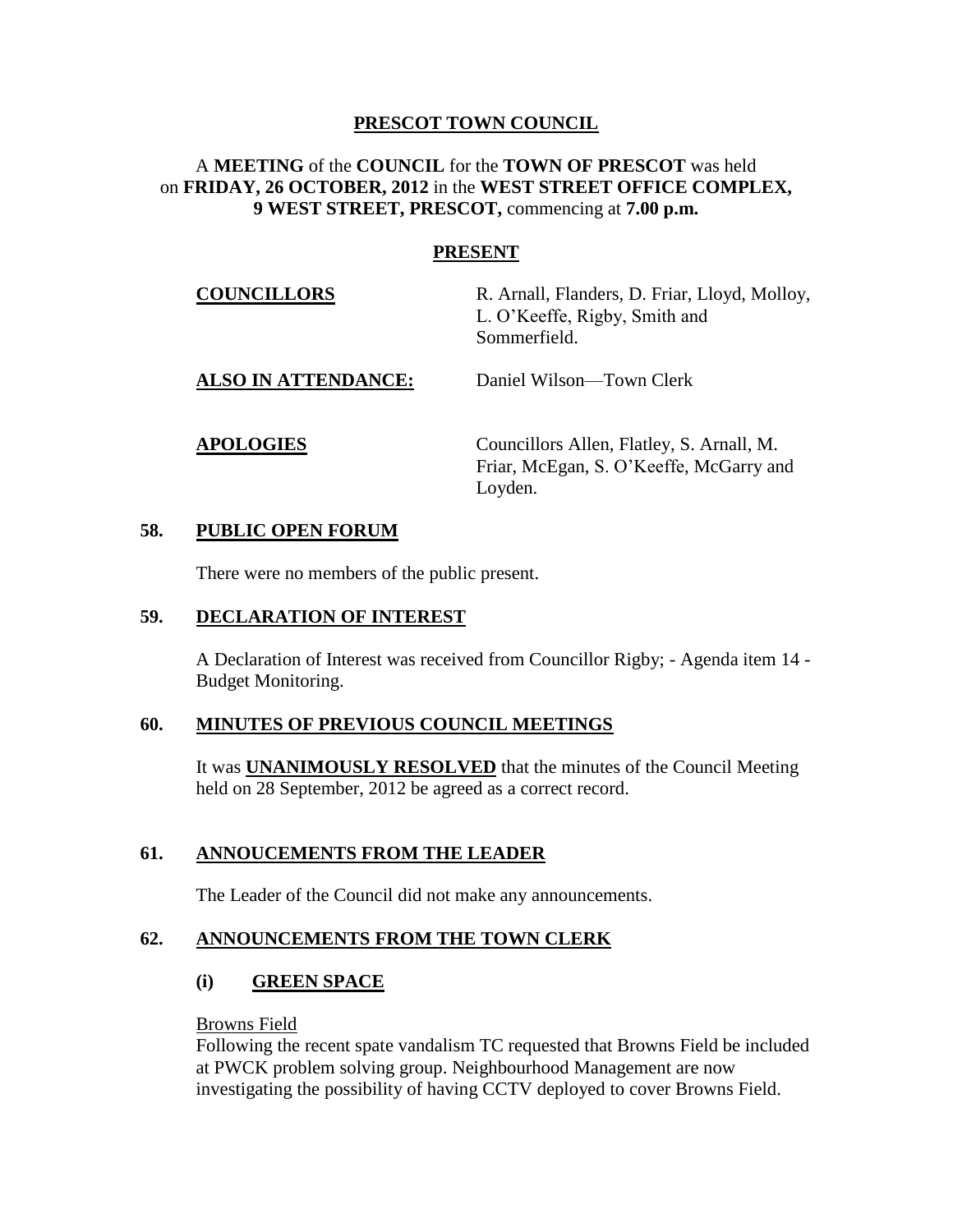Deployment and monitoring of a camera will incur a number costs and KMBC are likely to ask for a contribution from PTC.

Funding For Eaton Street

The Town Clerk has submitted a £40K funding application to assist in the replacement of the recently condemned infant play space.

# **(ii) NEW TOWN HALL**

Arkhibuild Ltd have been appointed as Architects for the new town hall, work will commence next week.

Guttering work will be completed on Tuesday this has been held up by car parking issues.

Borrowing approval forms completed to renovate the new town hall. Business Case is being developed with KMBC.

# **(iii) QUALITY COUNCIL – PROGESS**

Covered by main meeting and by the Photos

# **(iv) GENERAL INFORMATION**

Closure of CHILL

Due to funding issues Prescot Oasis have recently closed their Youth Club CHILL. CHILL reportedly attracted up to 200 young people per week providing positive diversionary activities. Closure of the service has received a strong response from its users who feel passionately about the benefits of CHILL. Cllr Flatley is attending a public meeting tonight to get a deeper understanding and will report back to the Town Clerk.

Member Invite to the Civic Act of Remembrance Details passed out

The Knowsley Local Plan; Core Strategy

In addition to the development of borough's Town Centres the Core Strategy proposes that over 8,000 dwellings be completed in the Borough up to 2028. 33% some 2,640 are earmarked for the Prescot, Whiston, Cronton, Knowsley Village, locations highlighted in the reports area

• Knowsley Lane, Huyton (housing/employment)

- **Land bound by A58, to the north of Prescot (housing)**
- **Carr Lane, Prescot (housing/employment)**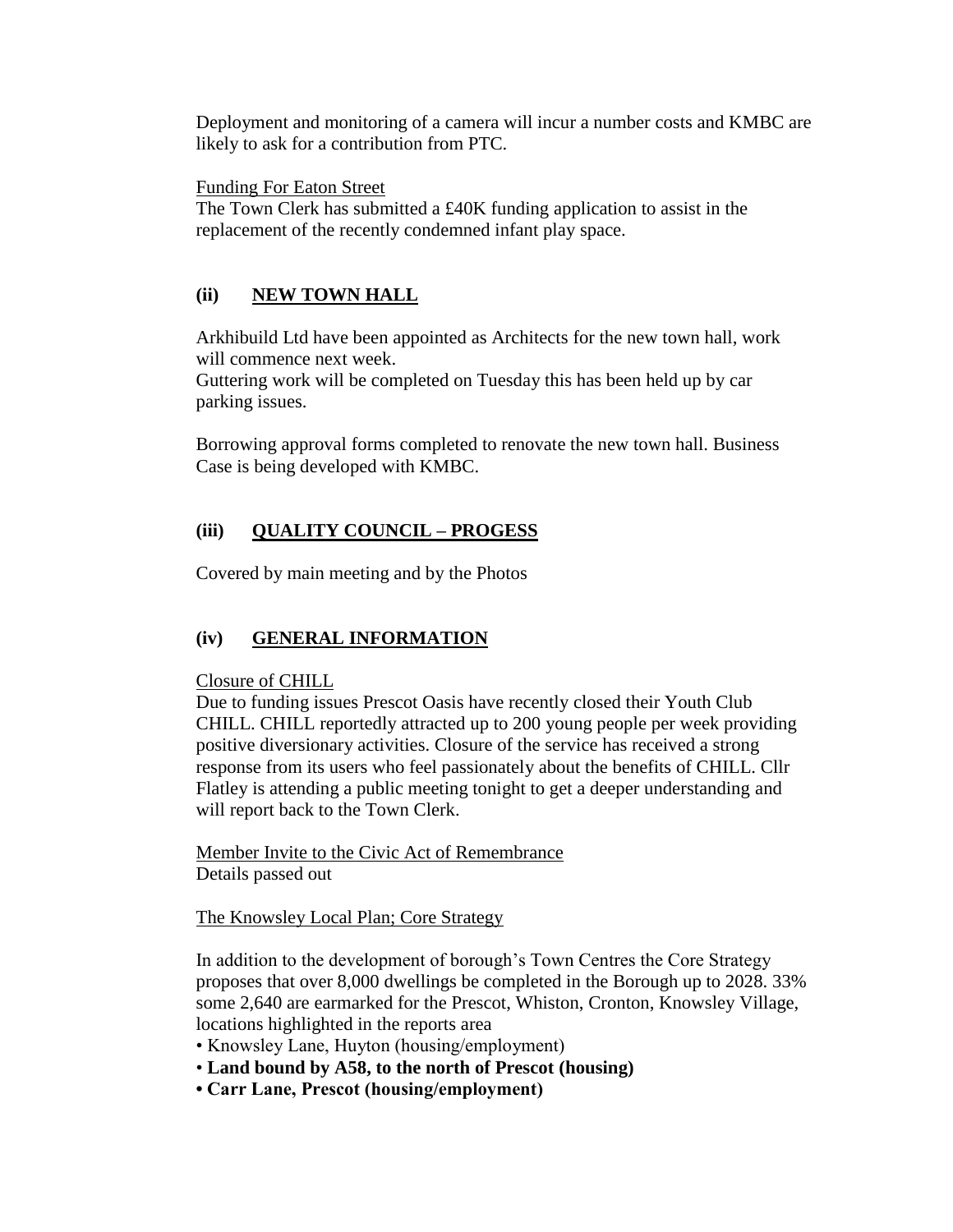- South of Whiston (housing)
- Cronton Colliery (and land south of M62) (employment)
- Knowsley Village (housing)

Residents and organisations will be able to submit formal comments on the Core Strategy over a 7 week period, which is likely to start in the first week of November.

KMBC will contact PTC again before then to set out:

- $\Box$  details of the consultation:
- $\Box$  how stakeholders (including the Town and Parish Councils) can respond;
- $\Box$  the next steps which will include the Council submitting the Core Strategy to the Government to undergo an independent examination by a Planning Inspector in 2013.

Copies available on request from DW

#### Phoenix Night

Funfair and Fireworks event held at BryerRoad Community Centre 2<sup>nd</sup> Novemebr 3pm till 9pm

### **63. MAYORAL ENGAGEMENTS**

A schedule of Mayoral Engagements was submitted. It was **UNANIMOUSLY RESOLVED** that the schedule be **NOTED.**

#### **64. PLANNING APPLICATIONS**

#### **●12/00562/FUL ●12/00541/DEMCON**

It was **UNANIMOUSLY RESOLVED** that there were no objections to the above Planning applications.

**●12/00544/FUL ●12/00552/COU ●12/00572/OUT**

It was **UNANIMOUSLY RESOLVED** that the above two planning applications be deferred for further information.

#### **●12/00568/KMBC1**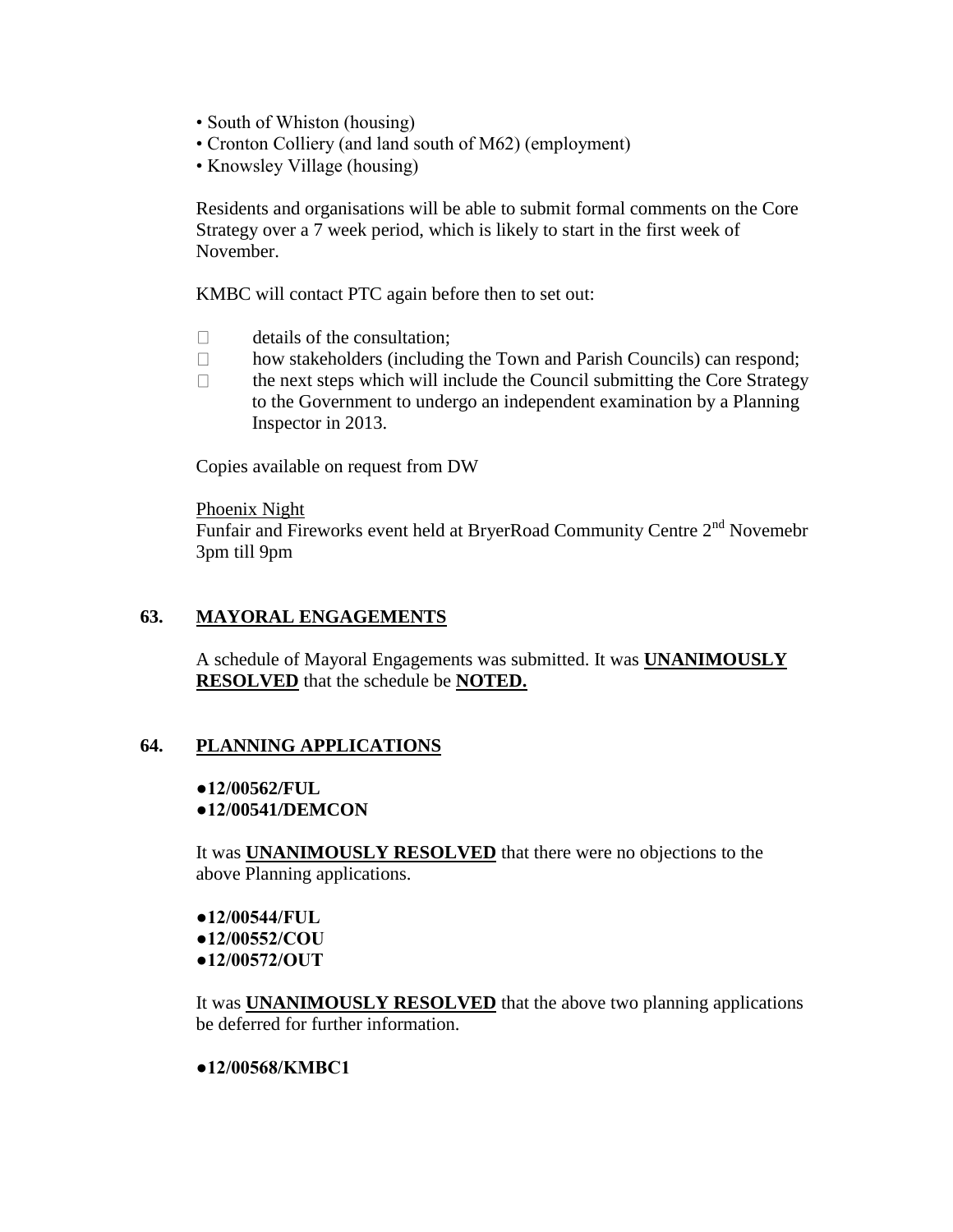It was **RESOLVED** that there were no objections to the above Planning application.

# **65. PLANNING DECISIONS**

**●12/00409/LBC GRANTED**

# **66. PUBLICATION SCHEME**

The Town Clerk provided a report containing the proposed Publication Scheme for adoption by the Town Council.

# It was **UNANIMOUSLY RESOLVED** that:-

- i) The Town Council adopt the proposed publication scheme with amendment to Class 7 ref to community centres.
- ii) the scheme be adopted, and become effective immediately until it is reviewed in 12 months.

# **67. COMPLAINTS AND COMPLIMENTS PROCEDURE**

The Town Clerk provided a report containing the proposed Complaints and Compliments Procedure for adoption by the Town Council

# It was **UNANIMOUSLY RESOLVED** that:-

- i) The Town Council adopt the proposed Complaints and Compliments Procedure.
- ii) the procedure becomes effective immediately.

# **68. SICKNESS ABSENCE PROCEDURE**

The Town Clerk provided a report containing the proposed Sickness Absence Procedure for adoption by the Town Council

# It was **UNANIMOUSLY RESOLVED** that:-

- i) The Town Council adopt the proposed Sickness Absence Procedure.
- ii) the procedure becomes effective immediately.